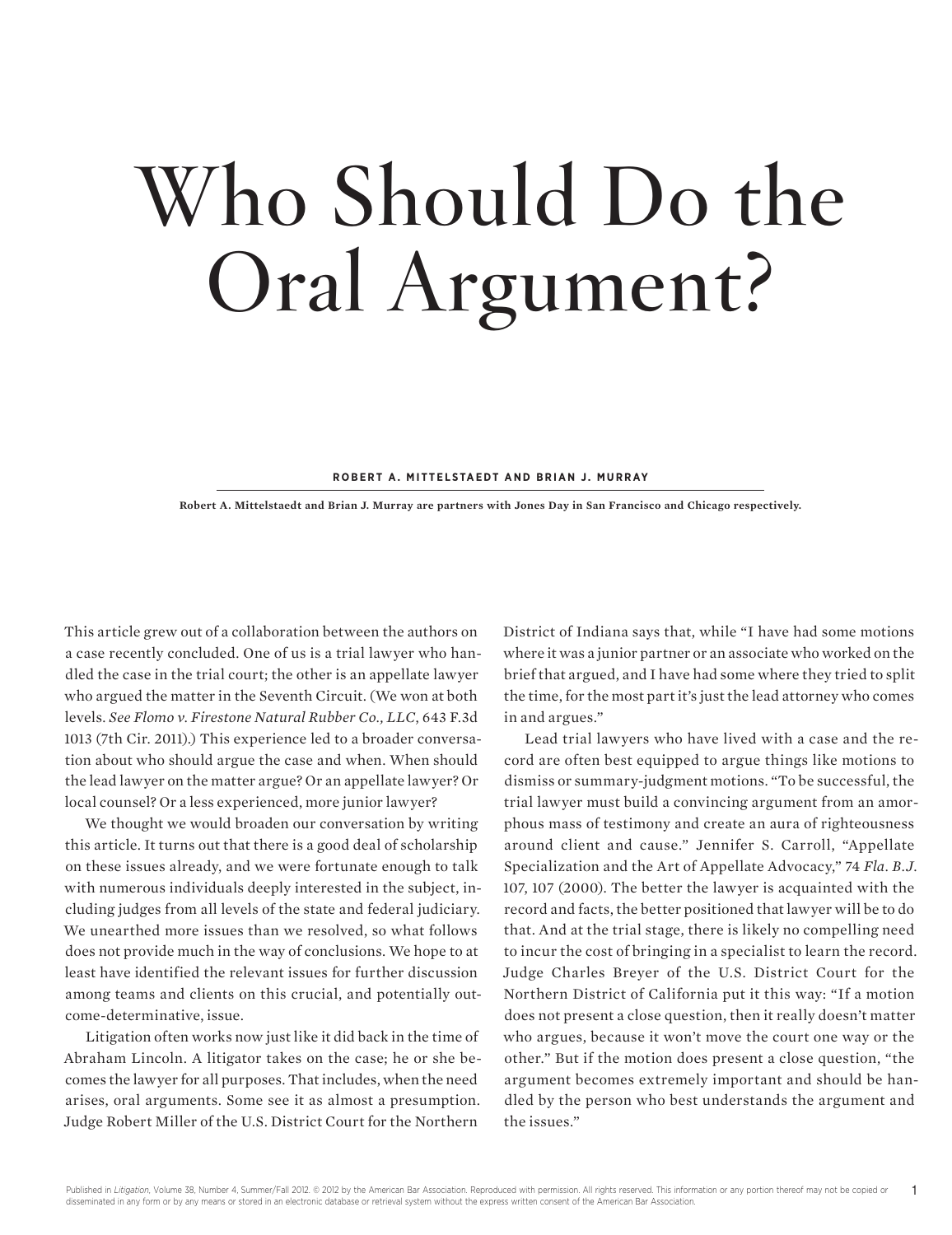#### **The Appellate Specialist**

It can make sense for the lead lawyer to argue an appeal as well, especially where the questions presented require recordintensive knowledge. Glen Nager, who leads Jones Day's issues and appeals practice, noted:

While frequently an appellate specialist is the way to go, you can have a real advantage for your client having the lead trial lawyer argue the appeal where the issues on appeal are subject to clearly erroneous or abuse-of-discretion review because that lawyer will necessarily have a better grasp of the record. That's probably even more true where you're seeking affirmance rather than reversal. In those circumstances, since what you are doing is trying to defend the trial court judge, the lawyer who presented the arguments to that trial court judge may have an advantage. An appellate specialist can do that, but will have to put in the time to learn the record, and that may not be cost-efficient.

Many members of the judiciary agree that, in some cases, lead trial counsel is the best oral advocate before the court as well as the jury. It is interesting, though, that they reach that conclusion for a variety of reasons. Justice Jan Patterson of the Third District Court of Appeals in Texas seems to prefer what she perceives as the more holistic viewpoint of trial counsel:

I am in favor of the retention of the role of that last great generalist of the trial counsel—the ideal lawyer, the trial lawyer and litigator with robust knowledge of the seamlessness of our system of justice, not parsed by an overly narrow view of a particular aspect of the system.

Symposium Transcript, "The Rise of Appellate Litigators and State Solicitors General," 29 *Rev. Litig.* 545, 606 (2010).

Justice Randy Holland of the Delaware Supreme Court reaches the same conclusion but for different reasons. He values the indepth knowledge of the record that trial counsel can bring:

In Delaware we think it is a good idea for the trial lawyer to argue when record knowledge is important. That's why, for example, in criminal cases, we don't let you challenge the effectiveness of your trial counsel in the direct appeal—because that would eliminate the trial attorney from doing the appellate argument. So we make you save that for post-conviction relief, and that means your trial attorney in a criminal case is usually doing the argument on appeal.

Judge Raymond Fisher of the U.S. Court of Appeals for the Ninth Circuit summed it up well: "The attorney who knows most about the case is usually the best to argue on substance." Besides, there is the practical point that general practitioners



Illustration by Lisa Haney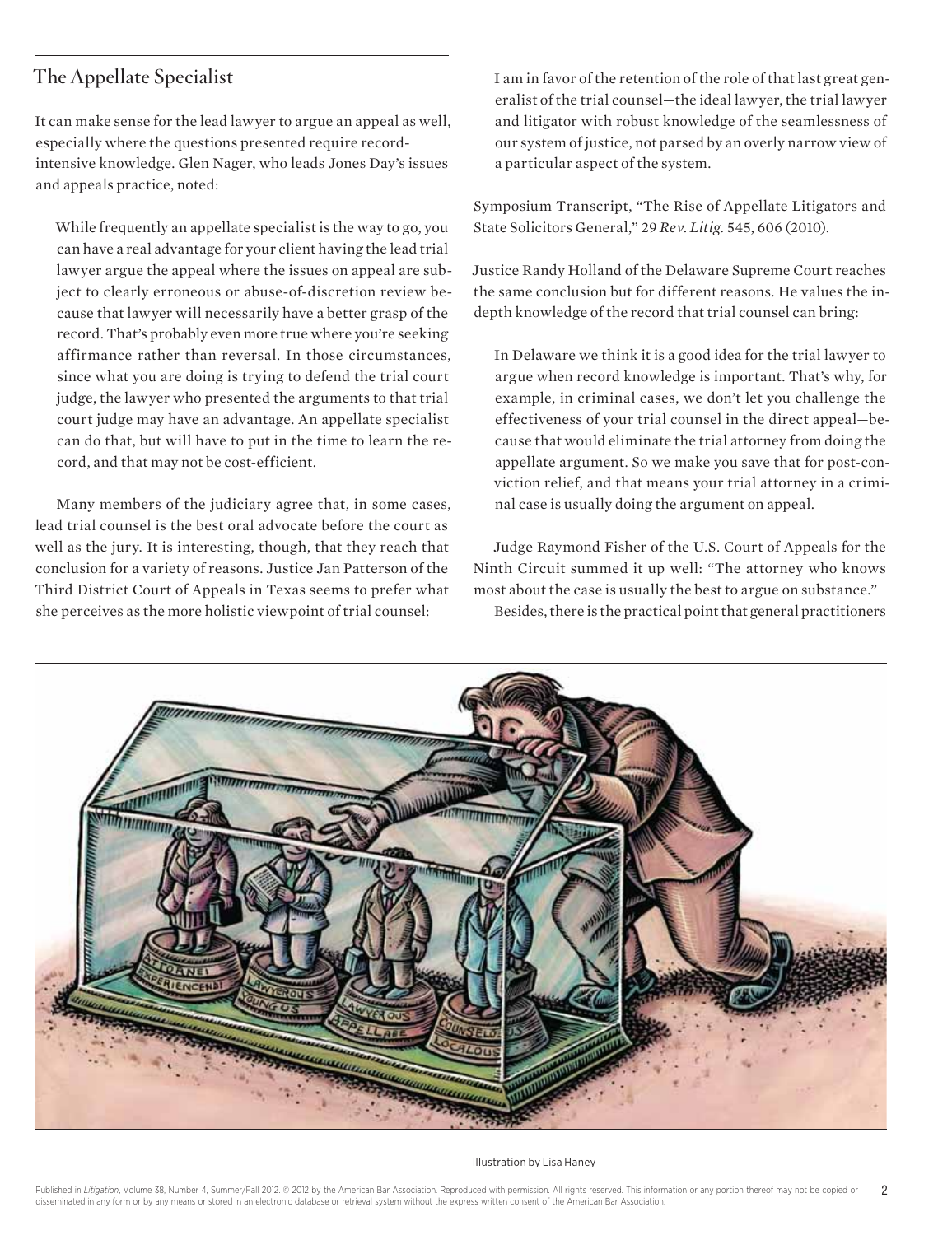need to make appellate arguments, lest they cede the field entirely. For example, "[i]f general practitioners do not go before the Supreme Court, the already high costs charged by the experienced advocates, who would be in greater demand, could become even more expensive." Christine M. Macey, "Referral Is Not Required: How Inexperienced Supreme Court Advocates Can Fulfill Their Ethical Obligations," 22 *Geo. J. Legal Ethics* 979, 995 (2009).

Sometimes, though, it makes more sense to bring in a specialist to do an argument. In a trial court, when speed is important, topic specialists should argue a case, as specialized knowledge facilitates a quick response. Margaret Raymond, "The Professionalization of Ethics," 33 *Fordham Urb. L.J.* 153, 158 (2005). In certain areas of law, it may be best for a specialist to argue a case because of the intricacies and complexities of the area of law. For example, medical malpractice claims are "complex, risky, and expensive to prepare, and many lawyers working on a contingency fee do not have the expertise or resources to handle such cases." Stephen Daniels & Joanne Martin, "Plaintiffs' Lawyers, Specialization, and Medical Malpractice," 59 *Vand. L. Rev.* 1051, 1061 (2006). Indeed, studies show that attorneys who specialize in medical malpractice cases are more successful, win higher awards for their clients, and develop a strategic advantage over attorneys who are not specialists in this area of law. *Id.* at 1056, 1060.

Bringing in a specialist is especially common for an appellate oral argument. Scholars have remarked on the emergence of a private appellate bar in recent decades. Thomas G. Hungar & Nikesh Jindal, "Observations on the Rise of the Appellate Litigator," 29 *Rev. Litig.* 511, 512 (2010). Beginning in the 1980s, large law firms began to establish appellate practice groups to distinguish themselves from other firms. *Id.* at 521–22. "As appellate representation has evolved as a specialty practice area, even general litigators find that it is good practice to enlist experienced appellate specialists, or at the very least experienced appellate co-counsel, when a case is appealed (if not before)." *Id.* at 524.

Other considerations might prompt a change to an appellate specialist. For example, one federal appellate handbook suggests that trial counsel should turn over the argument to an appellate specialist where a personal stake in the appeal is clouding the trial attorney's objective judgment, the trial attorney despises opposing counsel, or the trial attorney is unaware of appellate procedures, particularly if the client can afford the costs associated with retaining an appellate specialist. "Should Trial Counsel Handle the Appeal?," *Federal Court of Appeals Manual* § 1:14 (2011). Some see the change as permitting more flexibility on the appeal. As Justice Arthur Gilbert of California's Second District Court of Appeal points out, it gives the appellate advocate the ability, when asked about strategic decisions at trial, to answer honestly, "I wasn't there." Perhaps less charitably, some lead trial lawyers are happy to give up appeals so that they have someone else to blame if the trial court victory is not affirmed.

An appellate specialist can offer clients unique value because the skills required to be an effective appellate advocate are quite different from those required to be a good trial attorney. Hungar & Jindal, *supra*, at 530. An appellate specialist can also provide an independent and objective perspective when considering whether to proceed with an appeal and which issues to raise on appeal. *Id.* at 531; Jill M. Wheaton & Lauren M. London, "The Who, What, When, Where, and Why of Appellate Specialists," 87 *Mich. B.J.* 18, 19 (2008). Judge Tom Ambro of the U.S. Court of Appeals for the Third Circuit stressed that important role: "On the appellate level, the attorney that was the lead in the trial court oftentimes does not have enough time or enough experience to know what issues to lay out correctly. The appellate practitioner does, and what the appellate practitioner clearly has is the ability to be more discerning."

The appellate specialist, with proper preparation, may also know the record better than the trial lawyer—trial lawyers do occasionally fall victim to remembering the record as they wanted it to be, rather than as it went in. Chief Judge Kozinski of the Ninth Circuit observes:

We judges generally know the law; we may well have written it. What we need help with is the record in your case. So where the stakes justify getting a second lawyer up to speed, it makes sense to have someone learn the record cold, as we do. That lawyer can then teach us the record and mesh it with the law at argument. That can be a real benefit to the client.

And then there is the knowledge that can only come from specialization, as Justice Patterson noted:

I am silently in favor of the excellent appellate specialist with nuanced knowledge of the appellate system and insights into the proclivities of each and every justice who sits on the court. And indeed they are the lawyers who have looked at the statistics and they know the issues, whether it is standard of review or what the issues are that are going to be decided by the court. And they know that some issues are much more marketable to the court than other issues are. What issues is the court interested in and how can we grab their attention? I think that is one of the great cases for the appellate lawyer and a great use of an appellate lawyer.

"The Rise of Appellate Litigators and State Solicitors General," *supra*, at 606.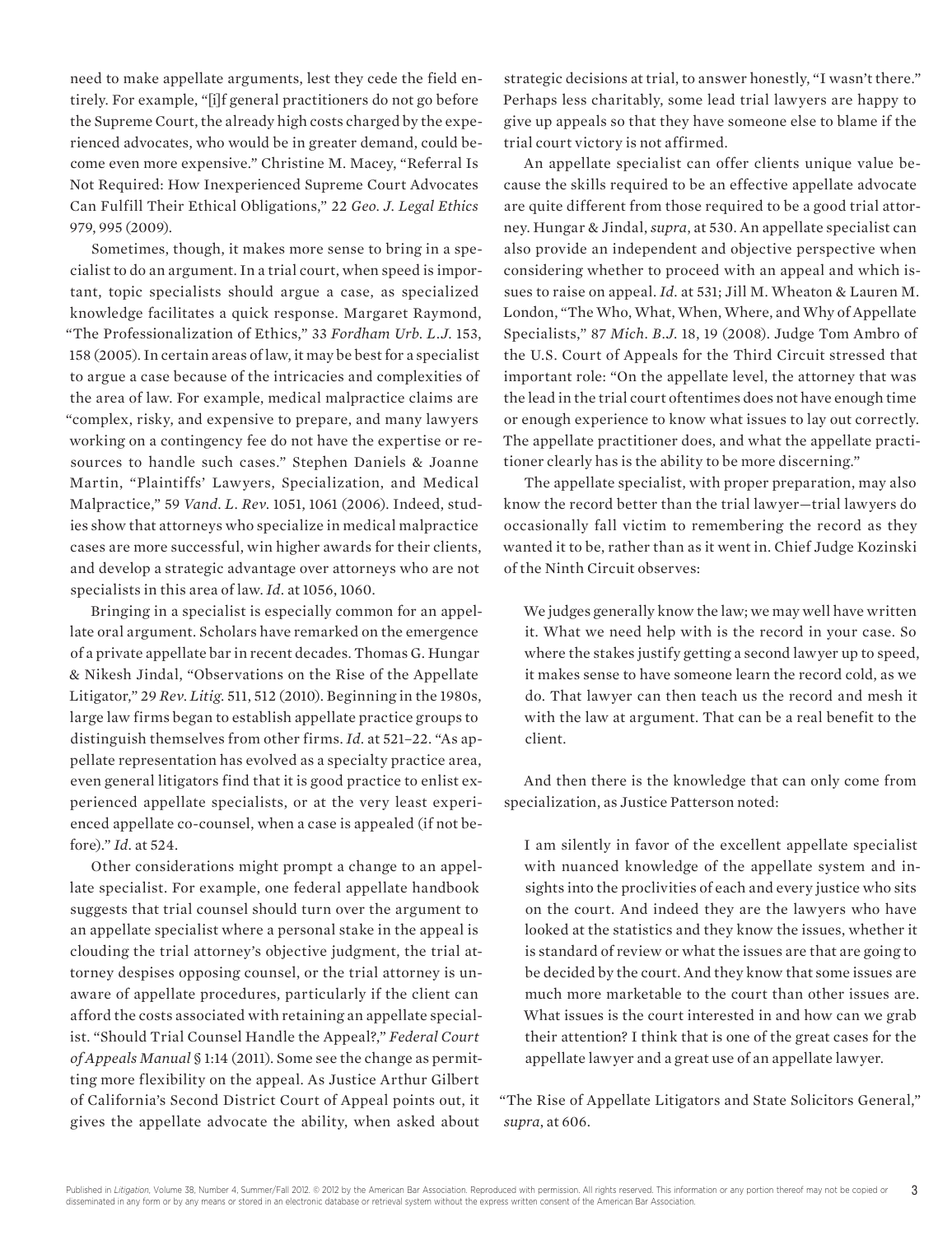Greg Castanias, who leads Jones Day's Federal Circuit practice and specializes in appeals before that court, agreed that local knowledge can be key:

Particularly in a court like the Federal Circuit, where you have an hour between when you find out who is on the panel, and when you present the argument, having recent and perhaps repeated experience with the judges, a general understanding of their personalities, of their likes, dislikes, pressure points, etc., is probably as valuable, if not more valuable, than 40 years of overall experience.

And "it really helps to have a feel for what matters to the court, what's going on in the court's development of the law, what recent decisions have come down from the court and the like."

### **Bringing in a specialist is especially common for an appellate oral argument.**

Appellate specialists bring another valuable skill set to the table: They are well familiar with the unique argument style that is most effective in appellate courts. Justice Douglas S. Lang of Texas's Fifth District Court of Appeals put it bluntly: "It can be a mistake to let a talented trial lawyer, who has little or no appellate experience, argue an appeal. That sounds harsh, I know. However, I have seen excellent trial lawyers appear who have little or no appellate experience, and they from time to time make impassioned jury arguments." He explains that "some of those lawyers fail to focus adequately on the bullet points that must be addressed to try to persuade the appellate panel" and that, in addition, "it can be tough for the trial lawyer to focus on points that may relate to potential omissions on their part. That may just be human nature. An appellate specialist, not involved in the trial, may be able to take a more objective approach."

Judge Ruggero Aldisert of the U.S. Court of Appeals for the Third Circuit agrees, observing that "appellate advocacy is specialized work. It draws upon talents and skills which are far different from those utilized in other facets of practicing law." Hungar & Jindal, *supra*, at 517. Justice Gilbert said quite simply:

After 30 years on the appellate bench, my strong view is: Never use trial counsel for an appeal. Appellate courts don't lend themselves to jury arguments. And trial counsel are often so close to the case that they slip into that mode, even if they know better. It doesn't help. Appellate judges want to engage sophisticated, knowledgeable counsel who can help them write better opinions.

Judge Ambro notes that, when a trial attorney is arguing the appeal, "especially if it's plaintiff's counsel and they lost at trial, they may start talking to you as if you are a juror. You will say to them, 'Hang on, that is not going to work here because we don't decide facts. That's what juries do.'"

Research even suggests that, for perhaps some or all of these reasons, appellate specialists achieve better results on average, particularly in the U.S. Supreme Court. A recent case study of arguments at the Court found that from "October Term 1980 to October Term 2006, there has been a general decline in the percentage of Supreme Court arguments given by first-timers as well as an increase in the percentage given by advocates who had made ten or more prior Supreme Court arguments." Macey, *supra*, at 983. Research has shown the benefits of this, and the statistics show that "attorneys who litigate before the Court more frequently than their adversaries 'prevail substantially more often.' Experience is not determinative, but it significantly alters the probability of a party's success." *Id.* at 982; *How to Handle an Appeal* § 9:8.1 (Who Should Argue the Appeal?: Should the Specialist or the Appellate Attorney Argue?) (Practising Law Inst. 2010).

Those who have studied the rise of the appellate bar argue that "the [Supreme Court Bar] is also influencing the Court's rulings on the merits." Richard J. Lazarus, "Advocacy Matters Before and Within the Supreme Court: Transforming the Court by Transforming the Bar," 96 *Geo. L.J.* 1487, 1522 (2008). Not only do these advocates win more often, but they arguably "influence the content" of the Court's opinions, "including the words used and the breadth of the ruling or, conversely, the lack thereof. In the longer term, it is the words that the Court uses throughout its opinion, rather than whether the opinion nominally ends with an 'affirmed' or 'reversed,' that tend to have the most significant impact." *Id.*; *see* Macey, *supra*, at 995–96 ("[A]n elite Bar can affect what the Court places on its docket and what content is or is not included in its opinions."); Hungar & Jindal, *supra*, at 528.

None of this is to say, of course, that when an appellate specialist is tapped, the trial lawyer should disappear from the scene. Even when there is to be a handoff, that lawyer has a crucial role to play, as Justice Lang explained:

It is imperative for the lead lawyer to work with whoever is doing the oral argument from the beginning of the process. I have seen too many cases where the trial lawyer is on to the next big catastrophe to get ready for trial and the specialist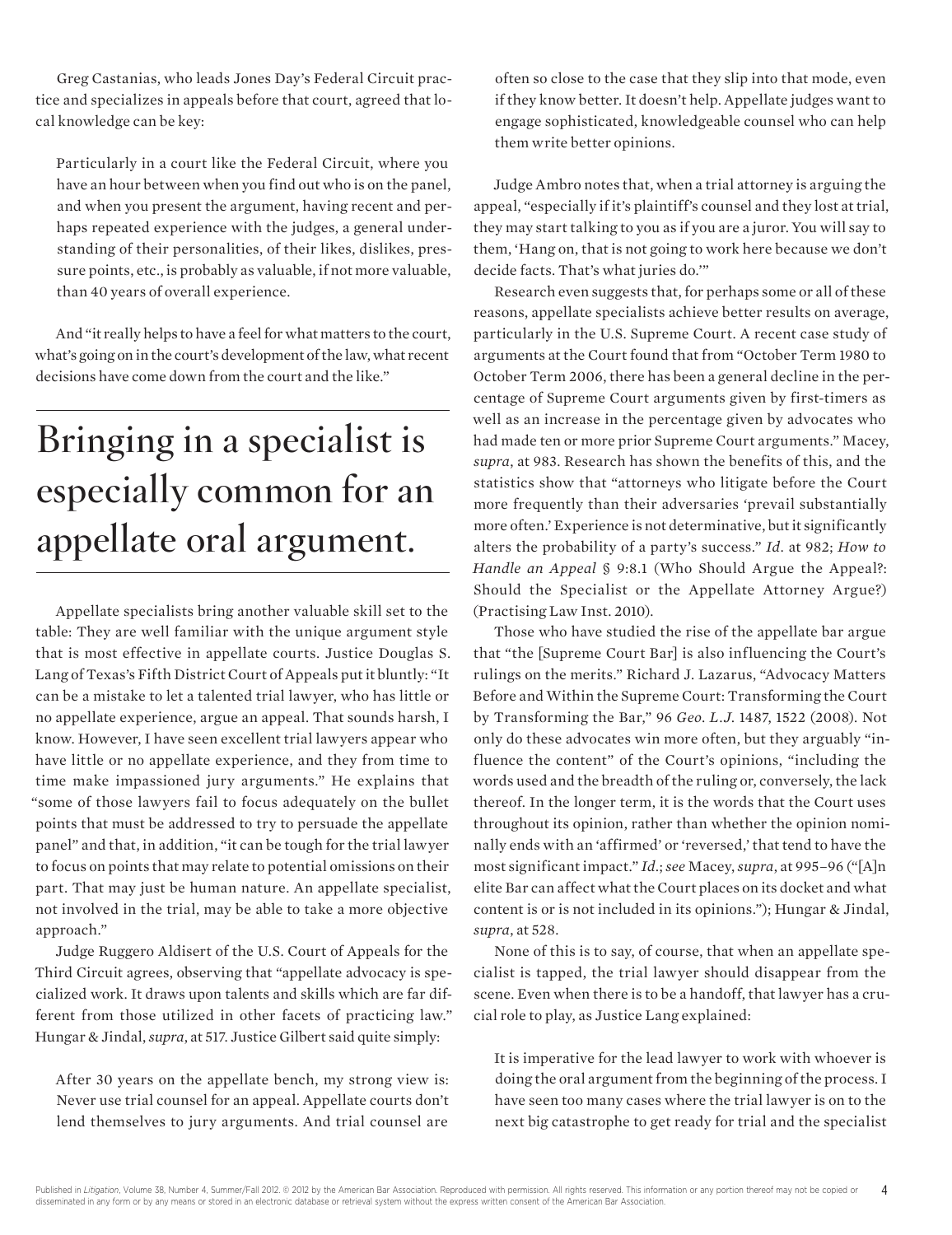is kind of left by herself, with the hope that she gleaned everything from the record. Without that partnership, I think the specialist will likely have some problems.

#### **Local Counsel**

Geography can play a role, too. Especially in state courts, it often makes sense to tap a local lawyer for the argument. Justice Holland observed that local lawyers can bring important familiarity with local law.

When you are arguing an appeal in a corporate case in the Delaware Supreme Court, we frequently refer to the cases by name. When we use the name of a case, we expect everyone to know the facts and the holding, and to be able to distinguish it from the present case or another case someone brings up. Consequently, you will be at a disadvantage in arguing a corporate case in Delaware if you are a non-Delaware lawyer and weren't immersed in our jurisprudence. You can see that in a merger or a hostile take-over, you'll have the court say, why is this *Revlon* and not a *Unocal* case. If it's a *Unocal* case, why isn't it like *McMillan* or *Ivanhoe Partners*. If you don't know those cases off the top of your head, you really are at a disadvantage.

He added that the Delaware Supreme Court has heard cases argued by out-of-state counsel "sitting next to a Delaware lawyer who moved their admission pro hac vice and who we know is a superstar. And we are thinking to ourselves, why isn't that lawyer arguing this case? We are looking for help. The people who know the cases can be most helpful."

There are basic practical reasons for choosing local counsel as your oral advocate as well. Justice Lang notes that one problem the court may encounter "with lawyers from out of state and region is that they may speak entirely too fast. They need to tone it down. Fast tempo of speech is not what one usually hears in the southwest. I grew up in the north and it can be off-putting to me." Justice Holland adds, "In the Delaware Supreme Court, we expect attorneys to wear white shirts, and to stand and respond when the chief justice greets them. If you're from out of state and don't know these things, well, it can be hard to make a compelling argument moments after being admonished by the chief justice for not knowing our customs."

#### **The Junior Lawyer**

Many of us have seen this happen. You are the talented associate or junior partner who knows the case much better than the senior partner. You've spent weeks crafting the perfect motion or

appellate brief, sweating every detail. You know the considerable strengths and secret soft spots of your arguments. Now the time is approaching to start preparing for the oral argument. You've kept the date available on your calendar, thinking that the senior partner will want you by his side or even ask you to handle the argument. But as the day approaches, the senior partner informs you that, despite his best efforts on your behalf, the client wants him to argue.

Usually, despite your disappointment, it will turn out just fine. You will have prepared the senior lawyer to give a creditable argument. But consider what happened in one Ninth Circuit argument before a particularly "hot" panel. Peppered with tough, aggressive questions from the panel, the senior lawyer kept looking over his shoulder to his junior colleague sitting at the counsel table, hoping in vain for some help. Finally, Chief Judge Alex Kozinski, presiding on the panel, suggested that perhaps his client would be better served by letting the younger lawyer take over the argument midstream.

### **In state courts, it often makes sense to tap a local lawyer for the argument.**

Perhaps the most frequent theme we've heard (especially from judges) is that a party is best served by having its most knowledgeable lawyer argue. An important, but often overlooked, corollary is that, if that person happens to be junior either a partner junior to the lead lawyer on the case or even an associate—that alone should not get in the way. *How to Handle an Appeal* § 9:8.2 (Who Should Argue the Appeal?: The Senior Versus the Junior Attorney) (Practising Law Inst. 2010); Charles B. Blackmar, "Representing Death Sentence Appellants," 5 *J. App. Prac. & Process* 275, 293 (Fall 2003). There will certainly be exceptions where the most knowledgeable lawyer is young and with no experience, and the case is too important for a rookie, but those instances will be rare, almost by definition. The more important the matter, the more senior the most knowledgeable lawyer is likely to be.

Judge Breyer recounts a story from his days in private practice, when he was on his way to argue a fairly routine motion. He was accompanied by an associate from the firm who had done most of the work. She was explaining certain things to him, and he realized he wouldn't be able to understand the issues as well as she did given the limited time to prepare. So he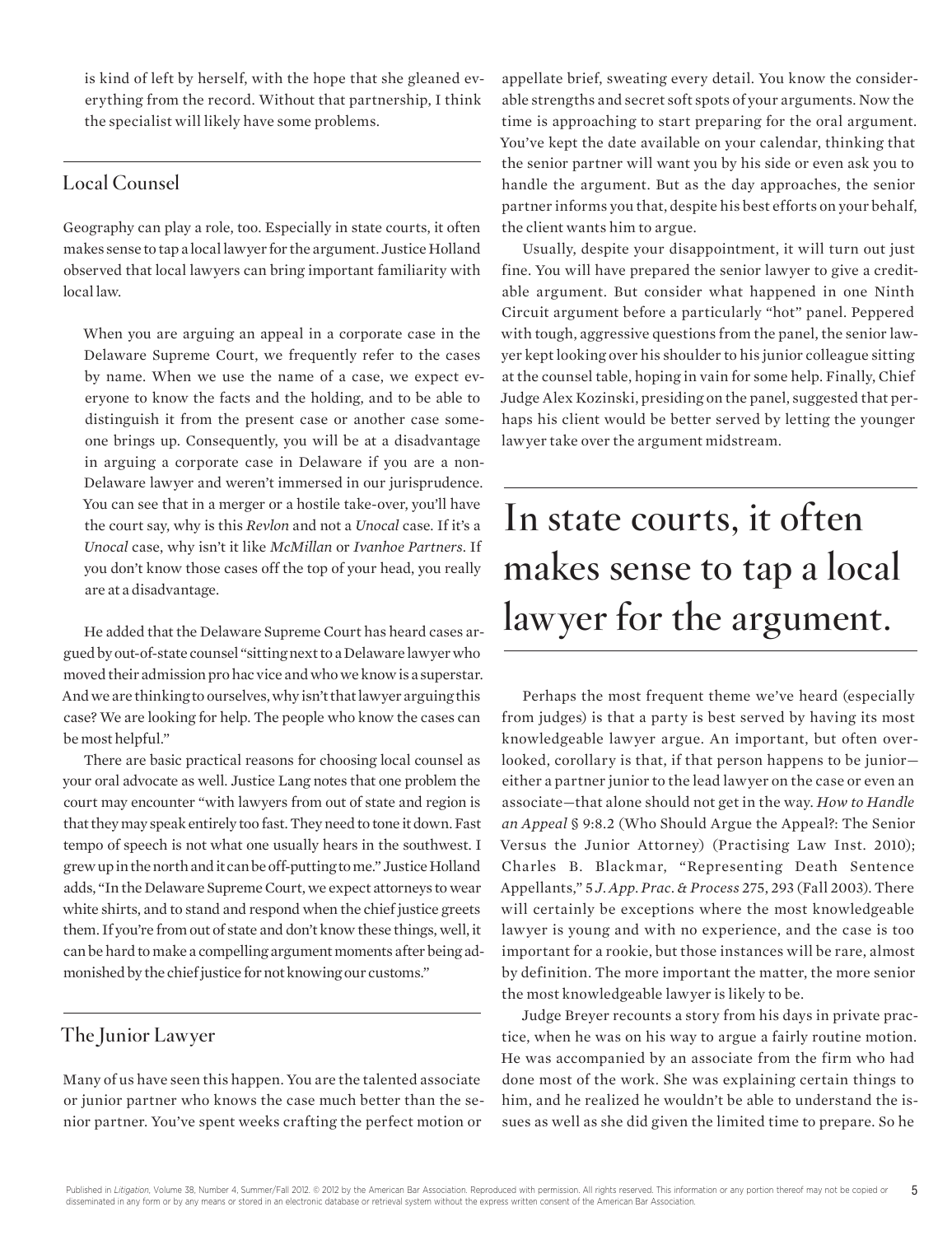told the associate, mid-sentence, that she would argue the motion. "It was the right thing to do," he said. "And the way she handled it, well, she probably got a better result than I would have been able to get."

In rare instances, express judicial preference can play a role. Judge William Alsup of the U.S. District Court for the Northern District of California has a standing order that provides: "The Court strongly encourages law firms to permit young lawyers to examine witnesses at trial and to have an important role. It is the way one generation will teach the next to try cases and to maintain our district's reputation for excellence in trial practice." One of your authors recently appeared before Judge Alsup, asking the court to combine the hearing on two motions set for different dates. He agreed, but only on the condition that the junior lawyer continue with the assignment of arguing the motions.

Chief Judge Kozinski states:

Experience, number of arguments, the ability to think on your feet, those all count for something. But the most important thing, I think, is knowing the record. You need to have an advocate who can put in the time to learn that record as it is, and as we judges will read it, not as the trial lawyer remembers (or occasionally misremembers) it. Senior partners often don't have that kind of time—they have other responsibilities, other clients, and running the law firm to worry about. Or a case may not justify spending senior partner rates on the time required to prepare. But there's just no getting around putting in that time. So often, it makes more sense for a junior lawyer to argue.

Doing otherwise can lead to bad results. Judge Robert Gettleman of the U.S. District Court for the Northern District of Illinois put it this way: Judges "know when a senior advocate hasn't done the work and is just going through the motions. We figure that the other members of the team probably just poured the argument in his ear the night before." Judges also know, he said, "that the lawyer who wrote the brief, whoever that might have been, would have done a much better job." On the other hand, "when the senior lawyer has the courage to get out of the way, I think that judges are impressed by that, and they understand exactly what's happening," Judge Gettleman noted.

When you see a senior partner sitting at the table and smiling and nodding and encouraging and collaborating when the other side is arguing, I think that most judges appreciate that giving the younger lawyers a chance to argue the case that he or she is most familiar with is really a good thing for the lawyer and for everybody else.

Judge Fisher concurs:

I've seen as many partners screw up an argument because they don't really know the case as any stumbling youngster blowing it due to inexperience, butterflies, or the like. Indeed, I can think of one striking instance where the partner was arguing but plainly didn't know the record, and kept looking to his associate at counsel table for help. He fulminated and obfuscated so much for lack of information on facts and key cases that all three judges in conference laughed out loud at his ineptness, noting the obvious, that the client had insisted on his arguing the key case (or his ego did)—to the client's detriment!

It seems that the advocate's age alone is not likely to provoke a judicial response one way or the other. Justice Holland emphasized that the Delaware Supreme Court has "no problem with younger lawyers making arguments. We have young lawyers who have made great impressions notwithstanding their nervousness and because they had good support in preparing them." Judge Gettleman was more blunt: "People, sometimes clients, think that having a senior lawyer argue is going to influence us, even if they don't know the material as well. In fact, it doesn't. Nobody is fooling anybody when you do something like that." Justice Gilbert quipped, "We don't care about things like that. That doesn't give the California Court of Appeal enough credit." And Jones Day's Nager echoed, "experience can be overrated. It's insight that matters. Frequently there are younger lawyers with fewer appellate arguments who would make much better appellate advocates than a more senior lawyer with more appellate arguments." To the contrary, rather than being put off, judges might actually go easier on a younger advocate. Judge Gettleman says, "I would probably go lighter on the younger lawyer than I would on the older lawyer. For example, I get impatient when seasoned lawyers make silly mistakes."

For this to work, often a more senior lawyer will have to get involved and sell the client on the idea. Judge Gettleman remembers from 25 years of practicing law that

you don't want to be in a position where, if you lose, the client is going to blame the firm for not having the big shot argue the case. So you have to try and educate your client. I think it's the job of the firm, and the job of the senior partner who may have a relationship with the client, to say, "I think, the younger lawyer ought to argue this case because he or she is most familiar with it and I have confidence and think that he or she can do it."

Nager adds that, with the right approach, "clients can appreciate the fact that a lawyer who has written the briefs and